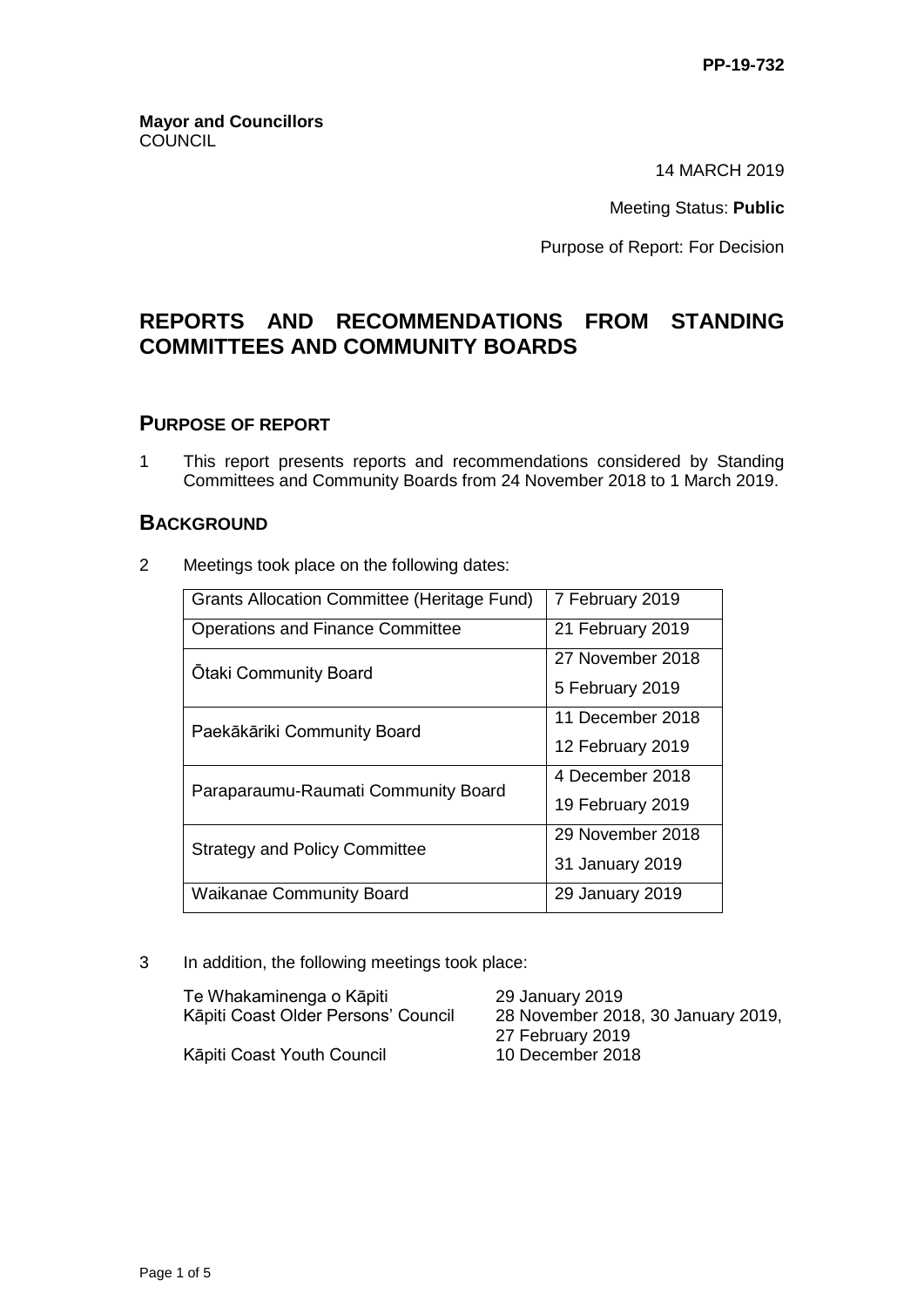#### Grants Allocation Committee (Heritage Fund)

- 4 The Committee met on 7 February 2019 to discuss the following:
	- Heritage Fund Grant Allocations 2018-19

#### Operations and Finance Committee

- 5 The Committee met on 21 February 2019 to discuss the following:
	- Activity Report: 1 October to 31 December 2018
	- Financial Report to 31 December 2018
	- Operations and Finance forward agenda programme
	- Contracts Under Delegated Authority

## Ōtaki Community Board

- 6 The Community Board met on 27 November 2018 to discuss the following:
	- Update: Peka Peka to Ōtaki Expressway Fletchers
	- Update: Kapiti Coast districtwide speed limit review Stage 2
	- Consideration of applications for funding
	- Attendance at the New Zealand Community Boards Conference 2019
	- Draft calendar of Ōtaki Community Board meetings 2019
	- Update: Elevate Ōtaki
- 7 The Community Board also met on 5 February 2019 to discuss the following:
	- Update Peka Peka to Ōtaki Revocation NZTA
	- Consideration of applications for funding
	- Update: Elevate Ōtaki

## Paekākāriki Community Board

- 8 The Community Board met on 11 December 2018 to discuss the following:
	- Consideration of Application for Funding
	- Confirmation of Appointment to Extraordinary Vacancy
- 9 The Community Board also met on 12 February 2019 to discuss the following:
	- Consideration of applications for funding
	- Ames Street parking surveys
	- Beach Road change to parking restrictions
- 10 There was a presentation on Community resilience in Paekakariki by Kerry McSaveney.

## Paraparaumu-Raumati Community Board

- 11 The Community Board met on 4 December 2018 to discuss the following:
	- Consideration of Applications for Funding
	- Road Naming Subdivision at 170 Mazengarb Road, Paraparaumu
	- Attendance at the New Zealand Community Boards Conference 2019
	- Draft calendar of Paraparaumu-Raumati Community board meetings 2019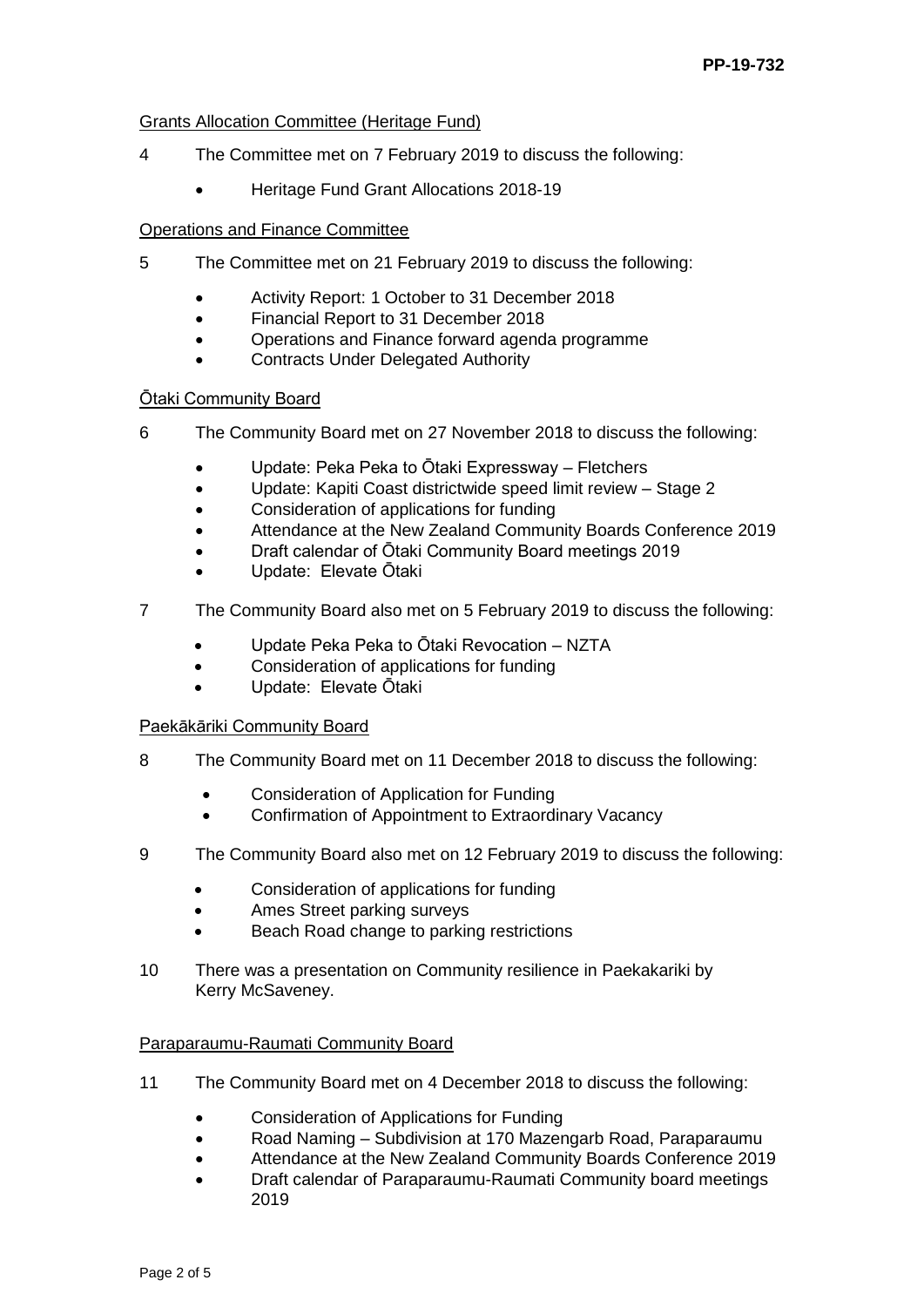There was a presentation on Community resilience in Paekakariki by Kerry McSaveney.

There was also a presentation from Marie O'Sullivan on Emergency Preparedness.

- 12 The Community Board also met on 19 February 2019 to discuss the following:
	- Consideration of applications for funding

#### Strategy and Policy Committee

- 13 The Committee met on 29 November 2018 to discuss the following:
	- Review of the Trade Waste Bylaw
- 14 There was a presentation from the Youth Council.
- 15 The Committee met on 31 January 2019 to discuss the following:
	- Wellington Regional Healthy Housing Response Group (RHHRG) MOU
	- Revocation Considerations for Strategies and Policies
	- 2018-2021 Policy Work Programme
	- Strategy and Policy Committee Forward Agenda Programme
- 16 There was a presentation on the Wellington Regional Healthy Housing Response Group Memorandum of Understanding.
- 17 The following items were considered in Public Excluded session:
	- Consultation on Proposed Variation to Re-zone Land at County Road

#### Waikanae Community Board

- 18 The Community Board met on 29 January 2019 to discuss the following:
	- Consideration of Applications for Funding
	- Update: Waikanae Minor Safety Project
	- Road Naming Waikanae North Subdivision

#### Te Whakaminenga o Kāpiti

- 19 Te Whakaminenga o Kāpiti met on 29 January 2019 to discuss the following:
	- Update: Provincial Growth Fund
	- Macron Discussion
	- Update: Independent member Audit and Risk Committee
	- Update: Iwi Relationships Manager
	- Update: Annual Plan
	- Matters under action
	- Iwi Updates
	- Treaty Settlements overview from each iwi
	- Council update
	- Correspondence
	- Future agenda requests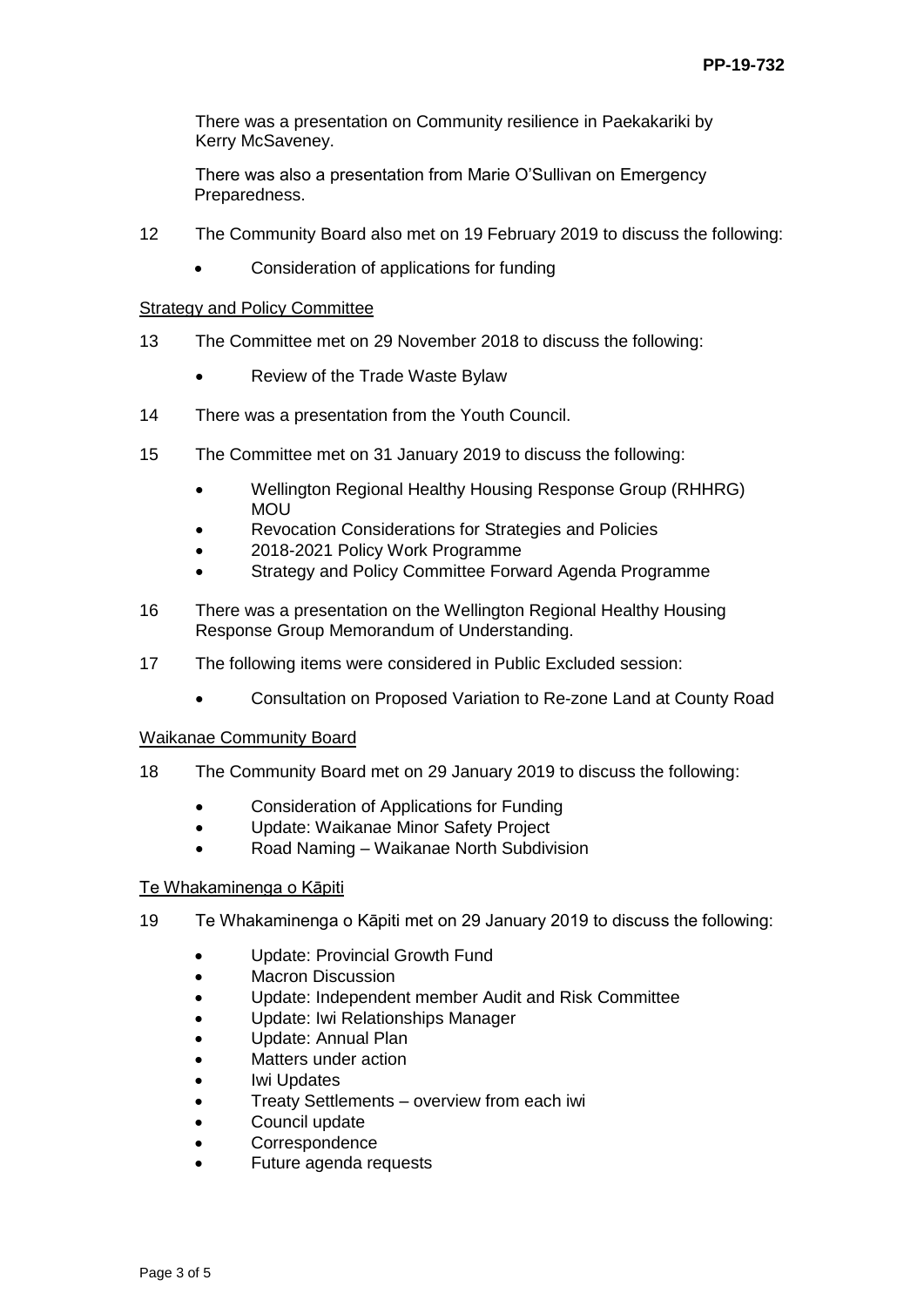#### Kāpiti Coast Older Persons' Council

- 20 The Kāpiti Coast Older Persons' Council met on 28 November 2018 to discuss the following:
	- Road Safety Advisory Group Update
	- CWB Advisory Group Update
	- Report back from work groups
	- Round the table discussion
- 21 There were presentations from Kathy Spiers from the Kapiti Health Advisory Group and Michelle Parnell on the town centres update.
- 22 The Kapiti Coast Older Persons' Council also met on 30 January 2019 to discuss the following:
	- ALAC Alcohol and Older People Booklet distribution plan
	- Road Safety Advisory Group Update
	- CWB Advisory Group Update
	- Report back from workgroups
	- Round the table discussion
- 23 There was a presentation from Michelle Parnell on the town centre update.
- 24 The Kapiti Coast Older Persons' Council also met on 27 February 2019 to discuss the following:
	- Road Safety Advisory Group Update
	- CWB Advisory Group Update
	- Report back from workgroups
	- Round the table discussion

There was a presentation from Marie O'Sullivan on Emergency Preparedness.

#### Kāpiti Coast Youth Council

- 25 The Kāpiti Coast Youth Council met on 10 December 2018 to discuss the following:
	- **Zeal update and discussion**
	- Councillor's update
	- Youth Council shout outs
	- Monday Meeting day change
	- Youth Council camp
	- Mural Project update
	- Diwali Event 2019
	- Future Leaders Program final hui update
	- CWB update
	- Facebook page update
	- Youth 2 You Dollars and Think big update